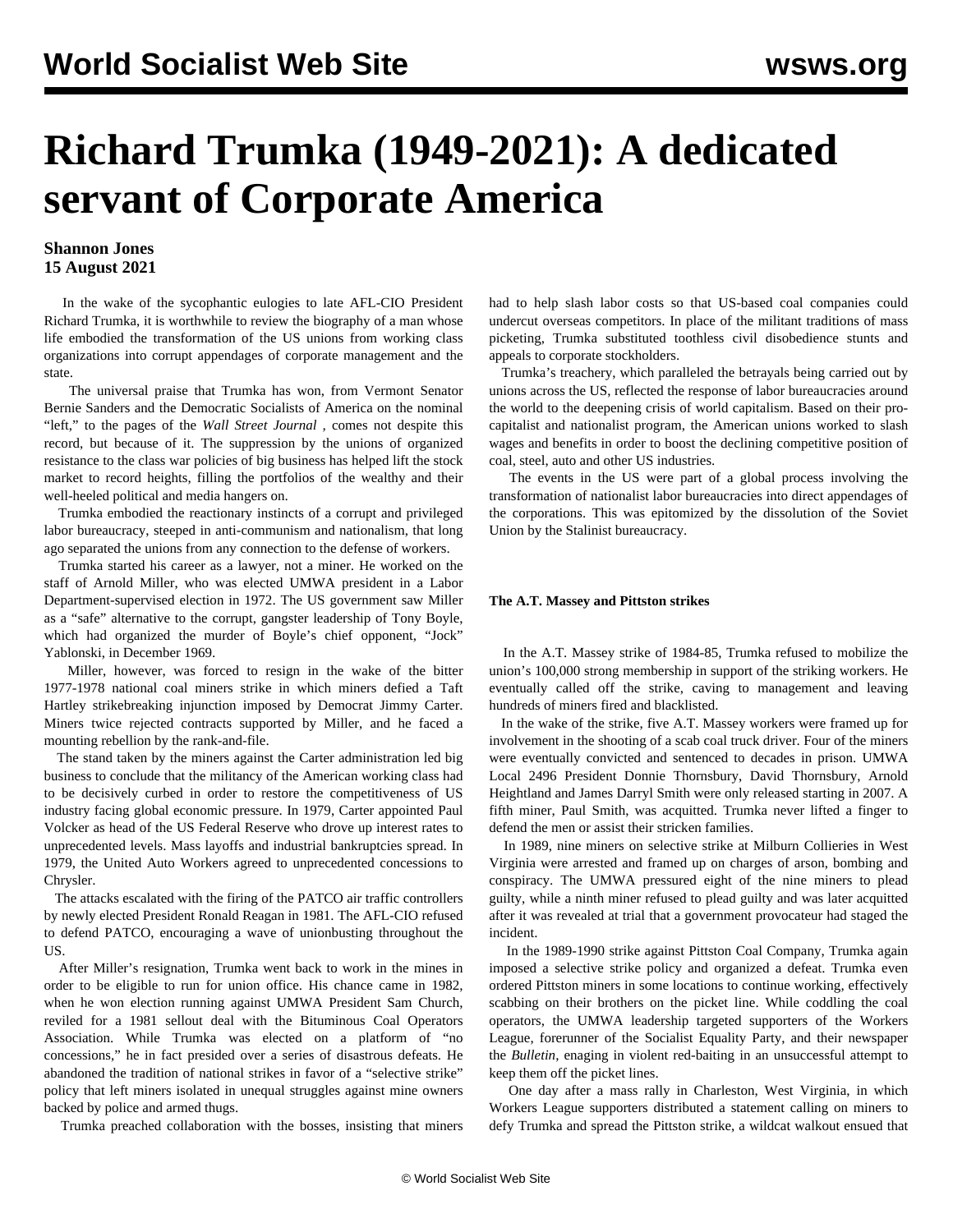at one point involved 50,000 miners in 11 states.

 Trumka made himself scarce during the wildcat, afraid to speak in front of militant miners demanding decisive action in support of the Pittston workers.

 In the midst of the wildcat action, Trumka issued a desperate plea to the coal bosses and the government, warning that the union's effort to bring stability to the coalfields was being undermined by Pittston.

 In a candid and revealing statement, Trumka warned that if the union was broken, "When it comes back, I think the form of the union probably will be different. Its tolerance for injustice will be far less and its willingness to alibi for a system that we know doesn't work will be nonexistent."

 In other words, the role of the unions was to "alibi" for a system that doesn't work, capitalism.

 Trumka eventually secured a return to work based on the lying claim that Pittston was retreating from its demands. He eventually signed a sellout deal with Pittston, dictated by the George H. W. Bush administration, granting all management's major demands, including around-the-clock, seven-day production and an end to contributions to the UMWA 1950 Benefit Fund.

 In the wake of this betrayal, UMWA miner John McCoy was killed in an ambush by company thugs while picketing a nonunion mine near Welch, West Virginia. Over 700 miners attended the funeral, but Trumka and UMWA Vice President Cecil Roberts refused to show. Three weeks later, the UMWA cut off strike benefits to his widow and children.

 Trumka likewise abandoned another West Virginia miner, Jerry Dale Lowe, who was arrested and tried for the shooting of a nonunion contractor at an Arch Mineral mine in Logan County, West Virginia in 1993. The UMWA collaborated with the prosecution in helping railroad Lowe, who ultimately was sentenced to 11 years without parole on federal charges of interference with interstate commerce.

 The results of the defeats inflicted on the coal miners, the most militant section of the American working class, were devastating. UMWA membership plummeted while strikes virtually ceased. Nonunion coal production spread in former union strongholds such as eastern Kentucky and West Virginia.

 However, as union membership plummeted, the UMWA, like other unions, established ever-closer corporatist ties to management. While betraying workers' interests, the UMWA secured new, lucrative sources of income through these measures.

 In the following decades, Democratic and Republican administrations have moved to scrap health and safety protections won by miners in previous years, such as limits on coal dust exposure. This has led to a [resurgence](/en/articles/2018/07/23/blac-j23.html) of deadly and incurable black lung among miners in the Appalachian coal regions.

 Trumka left the UMWA in 1995 to take a post as AFL-CIO secretary treasurer, the number two man behind the newly installed president, John Sweeney. Under Sweeney, the unions continued to hemorrhage members while living standards for workers declined further. To help shore up the union apparatus, Sweeney enlisted the support of various pseudo-left groups, such as those around Teamsters for a Democratic Union.

 In 1996, Sweeney was caught up in a scandal involving a scheme to illegally divert Teamsters dues money to the re-election campaign of TDUbacked Teamsters President Ron Carey through the intermediary of Democratic Party-aligned donors. The election was later voided.

 Testimony revealed that Trumka was involved in discussions over funneling AFL-CIO money to the Carey campaign as part of the scheme. In 1997, Trumka invoked his Fifth Amendment right to refuse to testify on the matter. Sweeney, however, refused to sack Trumka, despite union rules requiring the dismissal of union officials invoking the fifth.

## **Trumka's tenure as AFL-CIO president**

 Trumka was elevated to the presidency of the AFL-CIO in 2009. Almost immediately after being sworn in, Trumka oversaw the restructuring of the auto industry and the halving of wages for new-hires imposed by the Obama administration, with the support of the United Auto Workers and the AFL-CIO.

 Under Trumka, strike activity in the US fell to new lows, with just five large strikes in 2009 and seven in 2017. At the same time, social inequality reached new heights. By 2016, the net worth of the richest 400 Americans had risen to \$2.4 trillion while wages stagnated, temporary and part-time work expanded and student loan debt soared.

 Disillusionment with Obama paved the way for the election of the farright demagogue Donald Trump in 2016. Trumka immediately sought to find common ground with the Trump administration on the basis of strident American nationalism and trade war against the foreign rivals of US capitalism, in the first place China.

 Trumka accepted an appointment to Trump's Presidential Council on Manufacturing, sitting side-by-side with a 'who's who' of top corporate executives. He later criticized trade war measures taken by the Trump administration against China as insufficiently aggressive.

 He later lent his support to the restructuring of the North America Free Trade Agreement. The replacement for NAFTA, the US-Mexico-Canada Agreement, is a protectionist bloc directly aimed at China as well as America's European rivals.

 Trumka's last years were marked by a resurgence of class struggle in the US, with the eruption of teachers' rebellions in West Virginia and other states in defiance of the American Federation of Teachers and the National Education Association. In 2019, workers at General Motors carried out a 40-day strike, the first major auto walkout in decades. In every case, the AFL-CIO worked to isolate and defeat the struggles of workers.

 With the eruption of the global pandemic in 2020, the AFL-CIO collaborated with the Trump administration and big business to impose the homicidal policy of workplace and school re-openings, which is continuing to take a terrible toll on human life.

 Under the Democratic Biden administration, Trumka and the AFL-CIO put their full resources behind suppressing mounting worker opposition to the herd immunity and austerity policies of the corporations. The AFL-CIO has worked to isolate and betray a series of militant strikes, including Hunts Point workers and graduate students in New York, St. Vincent nurses in Massachusetts and Warrior Met coal miners in Alabama.

 Since taking office, the Biden administration has sought to shore up the unions as a critical bulwark against growing social discontent. Biden's program, embraced by the various pseudo-left organizations, is aimed at the further corporatist integration of the unions into governmental/business structures in the interests of suppressing the class struggle and preparing for war. This was underscored by the appointment by Biden of a task force to encourage the institutionalization of the unions, including Defense Secretary Lloyd Austin and Treasury Secretary and former Fed Chair Janet Yellen.

 Just before his death, Trumka recorded a speech addressed to Warrior Met coal miners in Alabama, who have been on strike five months after rebelling against a sellout contract foisted on them by Trumka's successor as president of the UMWA, Cecil Roberts. Trumka engaged in his trademark demagogy, declaring, "I stand with my brothers and sisters at Warrior Met... I'll stand with you for as long it takes for you to win a fair contract."

 In reality, the AFL-CIO has not lifted a finger to aid the Warrior Met miners, while the workers have been starved on a strike pay of \$325 per week.